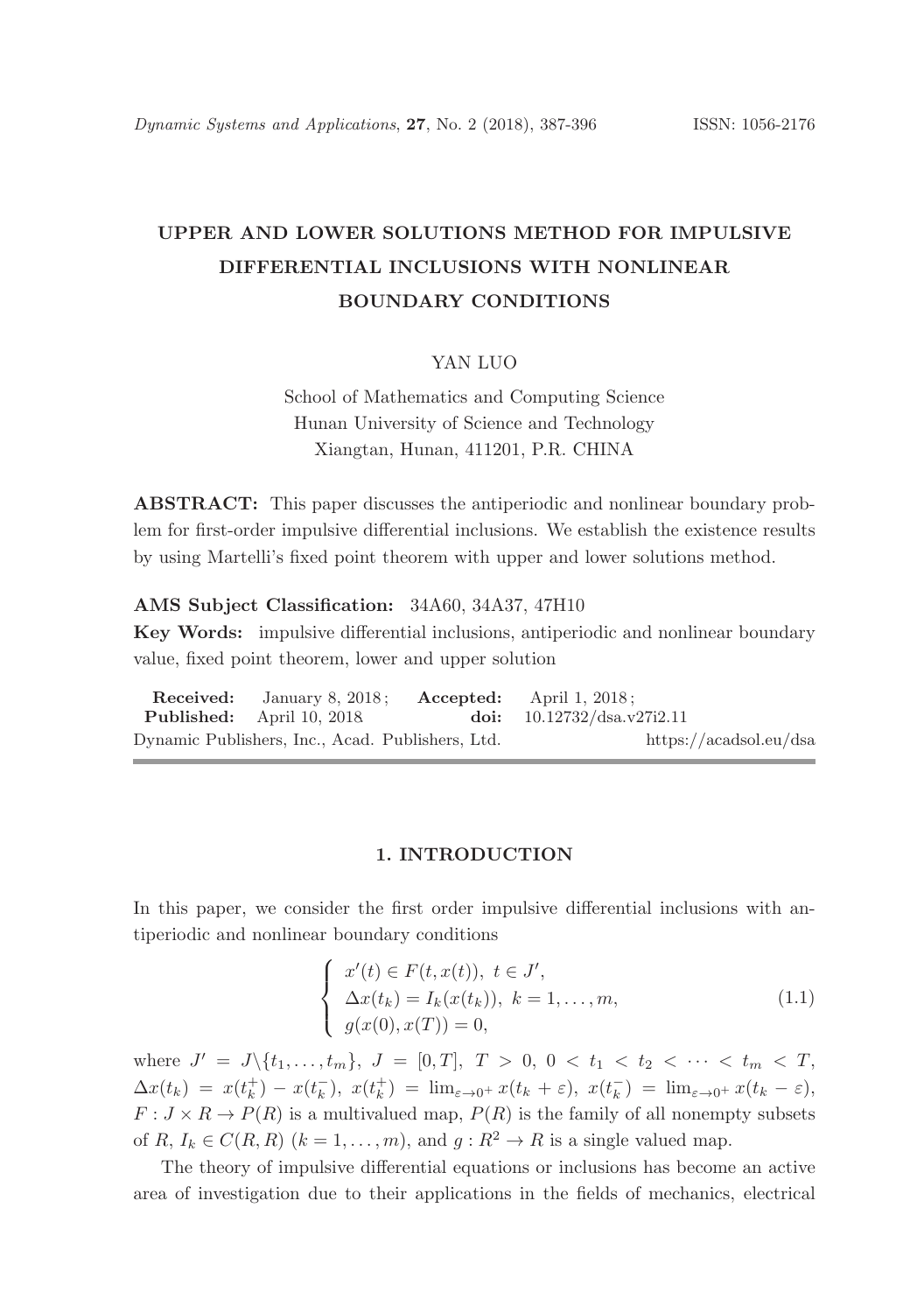engineering, medicine biology, ecology, and so on, see [5, 6, 12, 18]. Critical point theory plays a major role in discussing the existence of solutions for boundary problem for impulsive differential inclusions, see [9, 10, 11, 16, 17]. There are many other methods such as in [1, 3, 7]. In [4], authors considered periodic boundary conditions  $g(x, y) = x - y$ , i.e.,  $x(0) = x(T)$ . Those results are applicable in some important cases. However, they are not valid for antiperiodic boundary conditions, for example,  $x(0) = -x(T)$ , which corresponds to  $g(x, y) = x + y$ . Note that in this case g is nondecreasing in the second variable, and hence the results are not applicable. To the author's best knowledge, there is no paper discussing such boundary problem for impulsive differential inclusions.

Motivated by the above mentioned works, the aim of this paper is to study the existence of solutions for antiperiodic and nonlinear boundary problem (1.1) by Martelli's fixed point theorem with upper and lower solutions method. The rest of the paper is organized as follows. In Section 2, we introduce briefly some notations and necessary preliminaries. In Section 3, we prove the existence results of solutions for system  $(1.1).$ 

## 2. PRELIMINARIES

In the paper, we introduce some notations, definitions and preliminary facts, which are useful for the development of this paper.

Let X be a Banach space, Z be a subset of X. We denote  $P(X) = \{Z \subset X \mid Z \neq \emptyset\}$  $\emptyset$ ,  $P_{cv}(X) = \{Z \subset P(X) \mid Z \text{ is convex}\}, P_{cv}(X) = \{Z \subset P(X) \mid Z \text{ is compact}\},\$  $P_{cv,cp}(X) = P_{cv}(X) \cap P_{cp}(X)$ , and so forth. For example, let  $X = R$ , we have notations  $P(R)$ ,  $P_{cv}(R)$ ,  $P_{cp}(R)$  and  $P_{cv,cp}(R)$ . Let

$$
L^{1}(J,R) = \{x: J \to R | |x|: J \to [0, +\infty) \text{ is Lebesgue integrable}\},\
$$

then  $L^1(J, R)$  is a Banach space with the norm  $||x||_{L^1} = \int_0^T |x(t)| dt$ .

$$
PC(J, R) = \left\{ x : J \to R | x(t) \text{ is continuous everywhere except for some } t_k, \text{ at which } x(t_k^-), x(t_k^+) \text{ exist and } x(t_k^-) = x(t_k), k = 1, ..., m \right\},\
$$

which is a Banach space with the norm  $||x||_{PC} = \sup\{|x(t)| : t \in J\}$ .

 $AC(J, R)$  is the space of all absolutely continuous functions  $x : J \to R$ .

**Definition 1.** Throughout this paper, the multivalued map  $F: J \times R \to P(R)$  is said to be  $L^1$ -Carathéodory if

(i)  $t \to F(t, x)$  is measurable for each  $x \in R$ ,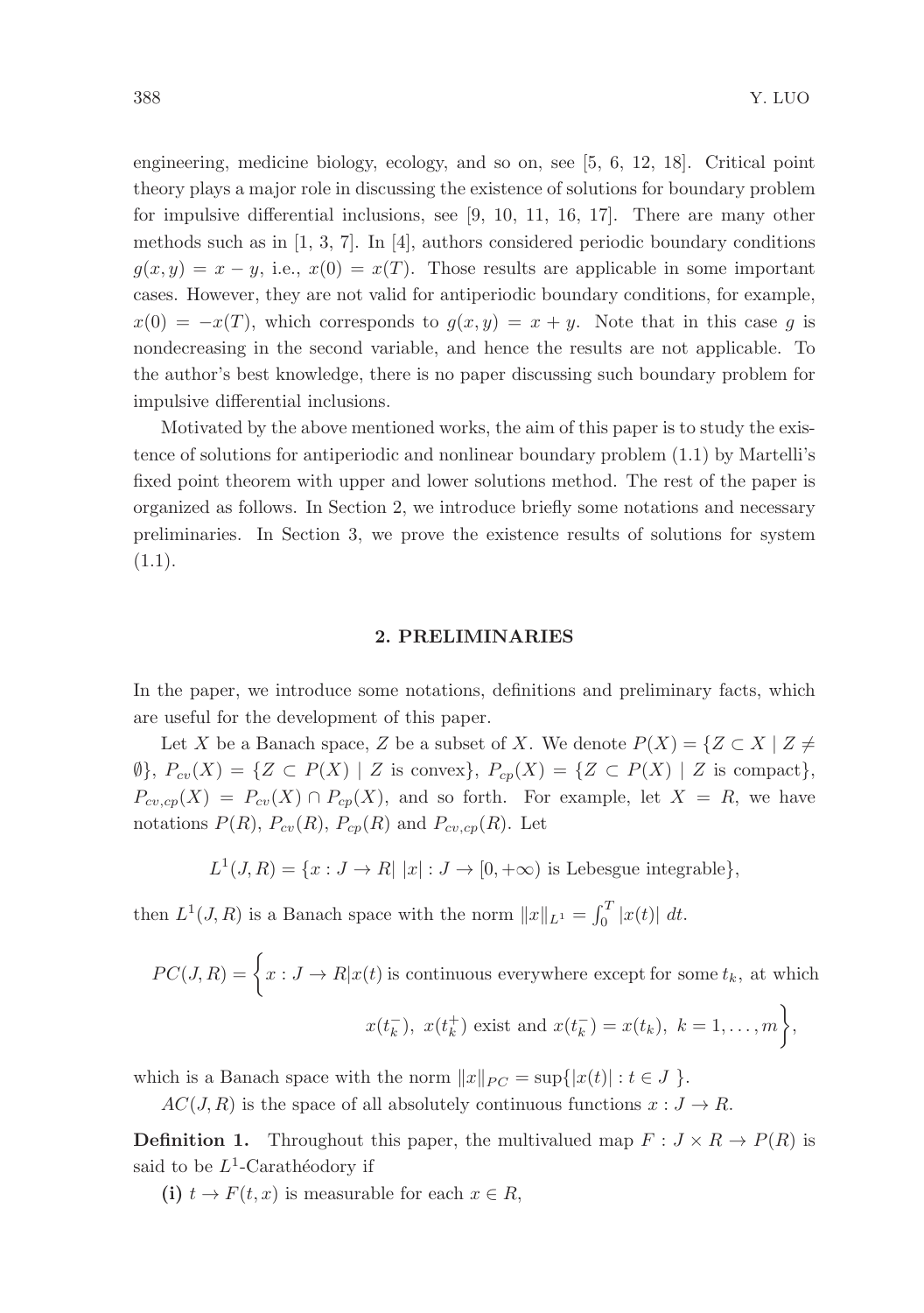- (ii)  $x \to F(t, x)$  is upper semicontinuous on R for almost all  $t \in J$ ,
- (iii) for each  $\rho > 0$ , there exists  $\varphi_{\rho} \in L^1(J, [0, +\infty))$  such that

$$
||F(t,x)||_{P(R)} = \sup{ |v| : v \in F(t,x) \} \leq \varphi_{\rho}(t), \ \forall \ |x| \leq \rho, \ \text{a.e. } t \in J.
$$

**Definition 2.** The function  $\alpha$ ,  $\beta \in PC(J, R) \cap AC(J', R)$  are said to be related lower and upper solutions for the antiperiodic problem (1.1) if there exist  $v_1, v_2 \in L^1(J, R)$ such that

$$
\begin{cases}\nv_1(t) \in F(t, \alpha(t)), a.e. \ t \in J, \\
\alpha'(t) \le v_1(t), \ a.e. \ t \in J', \\
\Delta \alpha(t_k) \le I_k(\alpha(t_k)), \ k = 1, \dots, m, \\
g(\alpha(0), \beta(T)) \le 0,\n\end{cases}
$$

and

$$
\begin{cases}\nv_2(t) \in F(t, \beta(t)), a.e. \ t \in J, \\
\beta'(t) \ge v_2(t), \ a.e. \ t \in J', \\
\Delta\beta(t_k) \ge I_k(\beta(t_k)), \ k = 1, \ldots, m, \\
g(\beta(0), \alpha(T)) \ge 0.\n\end{cases}
$$

**Definition 3.** A function  $x \in PC(J, R) \cap AC(J', R)$  is said to be a solution of (1.1) if there exists a function  $v \in L^1(J, R)$  such that  $v(t) \in F(t, x(t))$  a.e. on J,  $x'(t) = v(t)$ a.e. on  $J'$ ,  $\Delta x(t_k) = I_k(x(t_k))$ ,  $k = 1, ..., m$ , and  $g(x(0), x(T)) = 0$ .

**Lemma 4.** (see [14]) Let X be a Banach space, and  $F : J \times X \to P_{cv,cp}(X)$  be a  $L^1$ -Carathéodory multivalued map with

$$
S_{F,x} = \{ f \in L^1(J,X) | f(t) \in F(t,x(t)) \text{ for a.e. } t \in J \} \neq \emptyset,
$$

and let  $\Gamma: L^1(J, X) \to C(J, X)$  be a linear continuous mapping, then the operator

$$
\Gamma \circ S_F : C(J, X) \to P_{cv, cp}(C(J, X)), \ u \mapsto (\Gamma \circ S_F)(x) := \Gamma(S_{F, x})
$$

is a closed graph operator in  $C(J, X) \times C(J, X)$ .

**Lemma 5.** (Martelli's fixed point theorem  $(15)$ ) Let X be a Banach space and  $G: X \to P_{cv,cp}(X)$  be an upper semicontinuous and condensing map. If the set  $\Re = \{x \in X : \lambda x \in G(x) \text{ for some } \lambda > 1\}$  is bounded, then G has a fixed point.

**Remark 6.** (i) If multivalued map  $F$  is completely continuous with nonempty compact values, then  $F$  is upper semicontinuous if and only if  $F$  has a closed graph  $(i.e., x_n \to x^*, y_n \to y^*, y_n \in F(x_n) \text{ imply } y^* \in F(x^*)\text{).}$ 

(ii) If multivalued map  $F$  is completely continuous, then  $F$  is condensing. For general information the reader can see [13].

Let 
$$
J_0 = [0, t_1], J_k = (t_k, t_{k+1}], k = 1, ..., m, t_{m+1} = T.
$$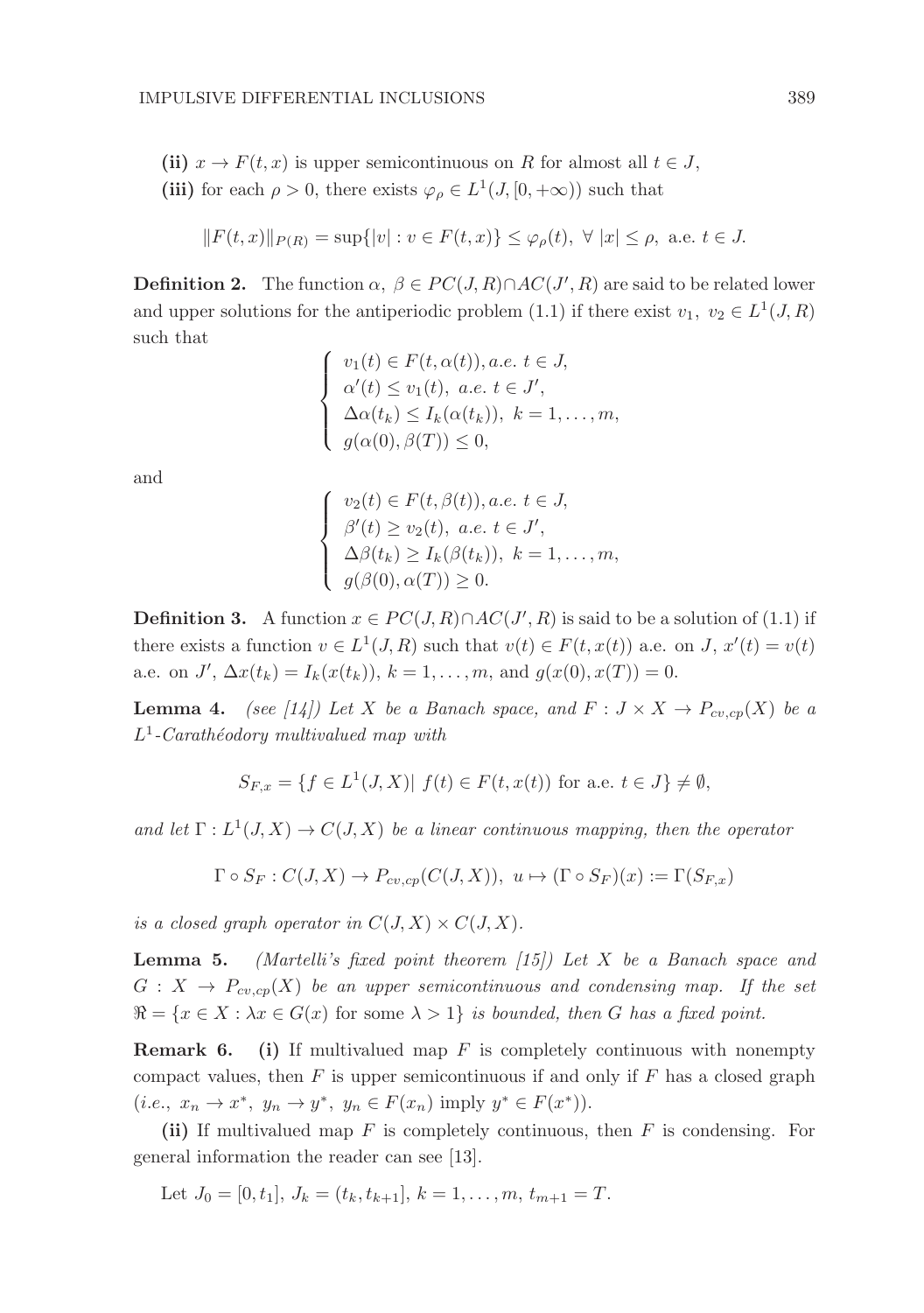**Definition 7.** (See [2]) A family of functions S is said to be quasiequicontinuous on J, if for every  $\varepsilon > 0$  there exists  $\delta > 0$  such that if  $x \in S, k = 0, 1, \ldots, m$ , then

$$
||x(t_1) - x(t_2)|| < \varepsilon, \ \forall \ t_1, \ t_2 \in J_k \ \text{and} \ |t_1 - t_2| < \delta.
$$

**Lemma 8.** (Compactness Criterion, see [2]) The set  $S \in PC(J, R^n)$  is relatively compact if and only if

(i) S is bounded, i.e.,  $||x|| < c$  for each  $x \in S$  and some  $c > 0$ ,

(ii) S is quasiequicontinuous on J.

**Definition 9.** Let X be a Banach space, a multivalued map  $F$  is said to be completely continuous if  $F(U)$  is relatively compact for every bounded subset  $U \subseteq X$ .

## 3. MAIN RESULT

Theorem 10. Assume the following conditions hold.

**(H1)**  $F: J \times R \to P_{cv, cp}(R)$  is an  $L^1$ -Carathéodory multivalued map.

(H2) Functions  $\alpha, \beta \in PC(J, R) \cap AC(J', R)$  are related lower and upper solutions of problem (1.1) such that  $\alpha(t) \leq \beta(t)$ ,  $t \in J$ .

(**H3**)  $I_k \in C(R, R)$ ,  $k = 1, ..., m$ .

(H4) g is a continuous single-valued map in  $(x, y) \in [\alpha(0), \beta(0)] \times [\alpha(T), \beta(T)]$ , and nondecreasing in  $y \in [\alpha(T), \beta(T)].$ 

Then the system (1.1) has at least one solution x such that  $\alpha(t) \leq x(t) \leq \beta(t)$  for all  $t \in J$ .

Proof. We transform (1.1) into a fixed point problem. Consider the modified problem

$$
\begin{cases}\nx'(t) + x(t) \in F_1(t, x(t)), \ t \in J', \\
\Delta x(t_k) = I_k(\tau(t_k, x(t_k))), \ k = 1, \dots, m, \\
x(0) = \tau(0, x(0) - g(\tau(0, x), \tau(T, x))),\n\end{cases}
$$
\n(3.1)

where  $F_1(t, x) = F(t, \tau(t, x)) + \tau(t, x), \tau : C(J, R) \rightarrow C(J, R)$  is defined by

$$
\tau(t,x) = \begin{cases} \beta(t), & x(t) > \beta(t), \\ x(t), & \alpha(t) \le x(t) \le \beta(t), \\ \alpha(t), & x(t) < \alpha(t). \end{cases}
$$

Evidently, if x is a solution of (3.1),  $\alpha(t) \leq x(t) \leq \beta(t)$ , and  $\alpha(0) \leq x(0)$  –  $g(\tau(0, x), \tau(T, x)) \leq \beta(0)$ , then x is a solution of (1.1).

By straightforward calculation, we have that a solution of (3.1) is a fixed point of the operator  $N: PC(J, R) \to P(PC(J, R))$  defined by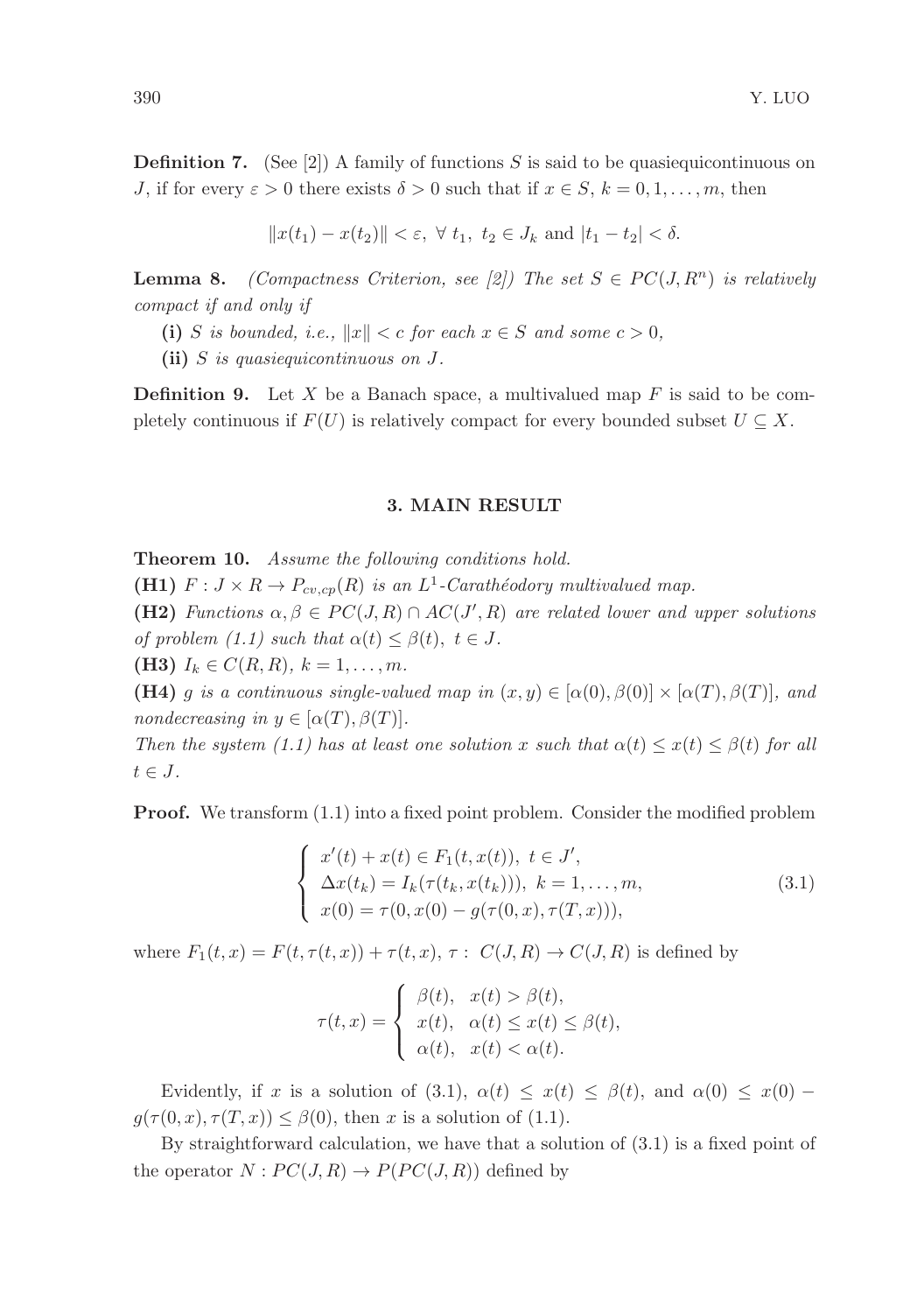$$
N(x) = \left\{ h \in PC(J, R) : h(t) = x(0) + \int_0^t [v(s) + \tau(s, x) - x(s)] ds + \sum_{0 < t_k < t} I_k(\tau(t_k, x(t_k))), \ v \in \widetilde{S}_{F, x} \right\},
$$

where

$$
\widetilde{S}_{F,x} = \{ v \in S_{F,\tau(t,x)} : v(t) \ge v_1(t) \text{ a.e. on } A_1, v(t) \le v_2(t) \text{ a.e. on } A_2 \},
$$
\n
$$
S_{F,\tau(t,x)} = \{ v \in L^1(J,R) : v(t) \in F(t,\tau(t,x)) \text{ for a.e. } t \in J \},
$$
\n
$$
A_1 = \{ t \in J : x(t) < \alpha(t) \le \beta(t) \}, \quad A_2 = \{ t \in J : \alpha(t) \le \beta(t) < x(t) \}.
$$

Note that for each  $x \in C(J, R)$ ,  $S_{F,x}$  is nonempty (see [14]), so  $\widetilde{S}_{F,x}$  is nonempty.

Next we will show that  $N$  has a fixed point by applying Lemma 5. The proof will be given in several steps. We first show that  $N$  is a completely continuous multivalued map, upper semicontinuous with convex closed values.

**Step 1.**  $N(x)$  is convex for each  $x \in PC(J, R)$ .

Indeed, if  $h_1$ ,  $h_2$  belong to  $N(x)$ , then there exist  $\overline{v}_1$ ,  $\overline{v}_2 \in \widetilde{S}_{F,x}$  such that

$$
h_i(t) = x(0) + \int_0^t [\overline{v}_i(s) + \tau(s, x) - x(s)]ds + \sum_{0 < t_k < t} I_k(\tau(t_k, x(t_k))),
$$

 $i = 1, 2$ . Let  $0 \leq l \leq 1$ , then for each  $t \in J$ , we have

$$
[lh_1 + (1-l)h_2](t) = x(0) + \sum_{0 < t_k < t} I_k(\tau(t_k, x(t_k)))
$$

$$
+ \int_0^t [\bar{v}_1(s) + (1-l)\bar{v}_2(s) + \tau(s, x) - x(s)]ds.
$$

Since  $\widetilde{S}_{F,x}$  is convex (because F has convex values in (H1)), then  $lh_1+(1-l)h_2\in N(x)$ , so  $N(x)$  is convex.

Step 2. N is completely continuous.

Firstly, we show that N maps bounded sets into bounded sets in  $PC(J, R)$ . Let q be a positive constant,  $B_q = \{x \in PC(J, R) : ||x||_{PC} < q\}$  be a bounded set, and  $x \in B_q$ . Then for each  $h \in N(x)$ , there exists  $v \in \widetilde{S}_{F,x}$  such that

$$
h(t) = x(0) + \int_0^t \left[v(s) + \tau(s, x) - x(s)\right] ds + \sum_{0 < t_k < t} I_k(\tau(t_k, x(t_k))).\tag{3.2}
$$

Note the boundary condition of (3.1) and the definition of  $\tau$ , we have

$$
\alpha(0) \le x(0) \le \beta(0),\tag{3.3}
$$

$$
\alpha(t) \le \tau(t, x) \le \beta(t). \tag{3.4}
$$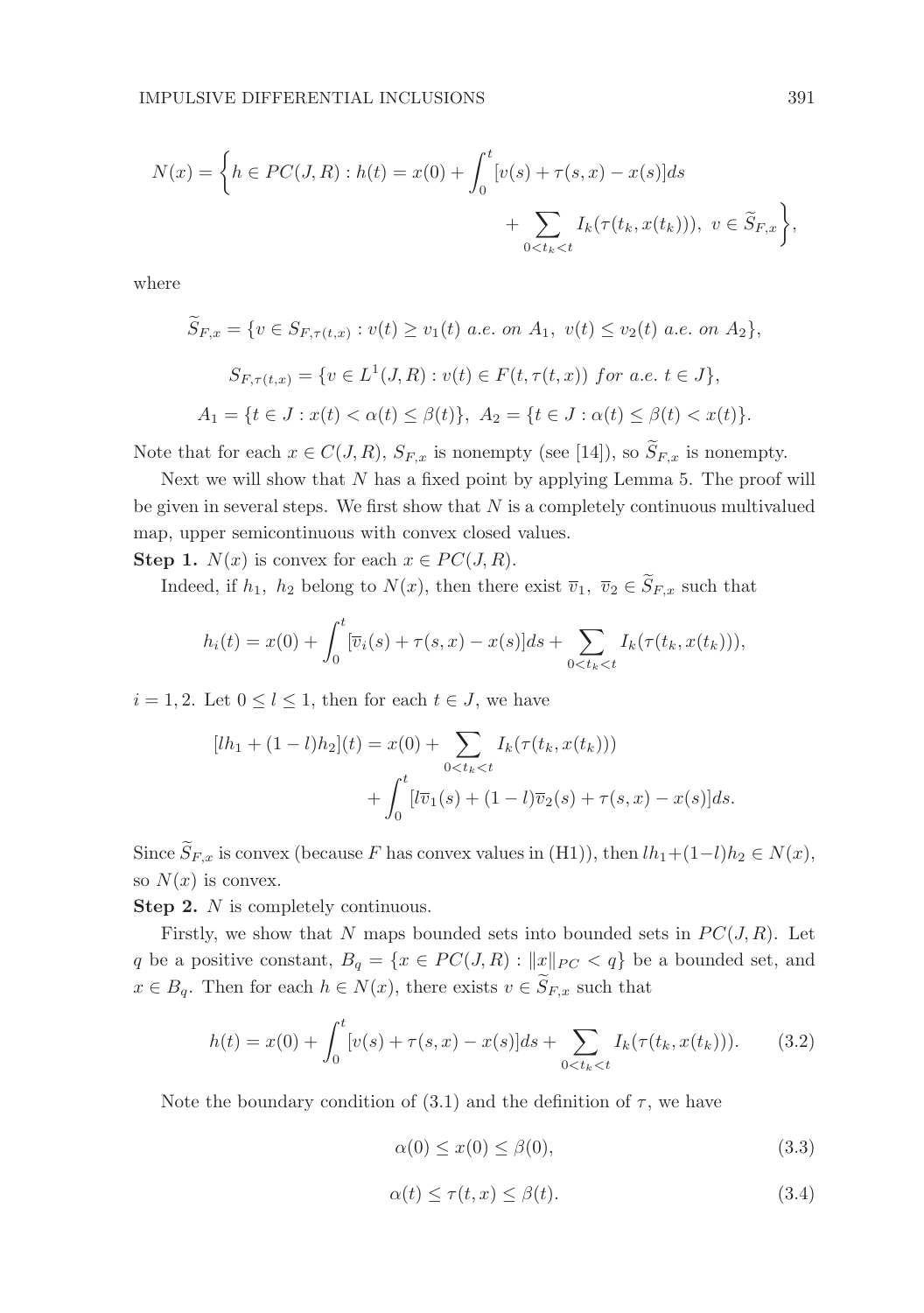Let  $\rho_1 = \max(q, \sup_{t \in J} |\alpha(t)|, \sup_{t \in J} |\beta(t)|)$ , then  $|\tau(t, x)| \le \rho_1$ . From (H1), there exists  $\varphi_{\rho_1} \in L^1(J, [0, +\infty))$  such that

$$
\sup\{|v| : v \in F(t, \tau(t, x))\} \le \varphi_{\rho_1}(t). \tag{3.5}
$$

If  $x \in B_q$ , then there exist  $c_k > 0$ ,  $k = 1, \ldots, m$  such that

$$
|I_k(\tau(t_k, x(t_k)))| \leq c_k,
$$

since  $I_k$  are continuous in (H3) and (3.4). So, with (3.3) and (3.5), we have

$$
|h(t)| \le |x(0)| + \int_0^T [|v(s)| + |\tau(s,x)| + |x(s)|] ds + \sum_{0 < t_k < t} |I_k(\tau(t_k, x(t_k)))|
$$
  

$$
\le \max(|\alpha(0)|, |\beta(0)|) + \|\varphi_{\rho_1}\|_{L^1} + T(\rho_1 + q) + \sum_{k=1}^m c_k := K,
$$

then  $||N(x)||_{PC} \leq K$ .

Secondly, we prove that  $N$  maps bounded sets into quasiequicontinuous sets of *PC*(*J*, *R*). Let  $u_1, u_2 \in J_k$ ,  $k = 0, 1, ..., m$ ,  $u_1 < u_2$ ,  $x \in B_q$  and  $h \in N(x)$ . Then,

$$
|h(u_2) - h(u_1)| \leq \int_{u_1}^{u_2} \varphi_{\rho_1}(s) ds + (u_2 - u_1)(\rho_1 + q) + \sum_{u_1 < t_k < u_2} c_k.
$$

As  $u_2 \to u_1$ , the right-hand side of the above inequality tends to zero. This proves that  $N(B_q)$  is quasiequicontinuous. By Lemma 8, N is completely continuous, and therefore a condensing map.

Step 3. N has a closed graph.

Let  $x_n \to x^*$ ,  $h_n \in N(x_n)$ , and  $h_n \to h^*$ . We will prove that  $h^* \in N(x^*)$ .  $h_n \in N(x_n)$  means that there exists  $v_n \in S_{F,x_n}$  such that

$$
h_n(t) = x_n(0) + \int_0^t [v_n(s) + \tau(s, x_n) - x_n(s)]ds + \sum_{0 < t_k < t} I_k(\tau(t_k, x_n(t_k))).
$$

Next we need prove that there exists  $v^* \in \widetilde{S}_{F,x^*}$  such that for each  $t \in J$ ,

$$
h^*(t) = x^*(0) + \int_0^t \left[v^*(s) + \tau(s, x^*) - x^*(s)\right]ds + \sum_{0 < t_k < t} I_k(\tau(t_k, x^*(t_k))).
$$

Since  $x_n \to x^*$ ,  $h_n \to h^*$ ,  $\tau$  and  $I_k$   $(k = 1, 2, ..., m)$  are continuous, we have

$$
\left\| h_n(t) - x_n(0) - \int_0^t [\tau(s, x_n) - x_n(s)] ds - \sum_{0 < t_k < t} I_k(\tau(t_k, x_n(t_k))) - \left[ h^*(t) - x^*(0) - \int_0^t [\tau(s, x^*) - x^*(s)] ds - \sum_{0 < t_k < t} I_k(\tau(t_k, x^*(t_k))) \right] \right\|_{PC} \tag{3.6}
$$
\n
$$
\to 0
$$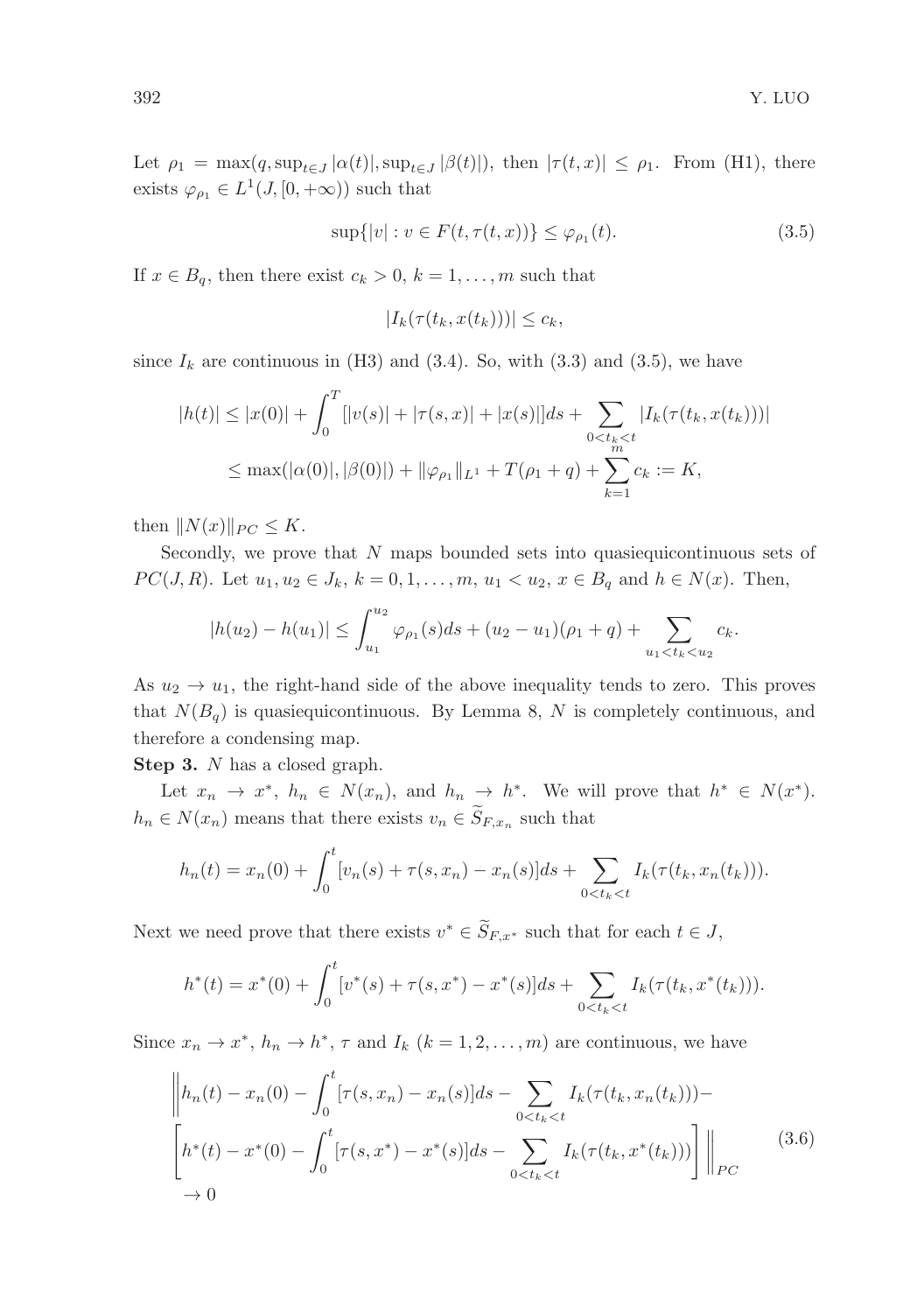as  $n \to \infty$ . Consider the linear and continuous operator  $\Gamma : L^1(J, R) \to C(J, R)$ ,

$$
v \mapsto \Gamma(v)(t) = \int_0^t v(s)ds.
$$

From Lemma 4,  $\Gamma \circ \widetilde{S_F}$  is a closed graph operator. Moreover,

$$
h_n(t) - x_n(0) - \int_0^t [\tau(s, x_n) - x_n(s)] ds - \sum_{0 < t_k < t} I_k(\tau(t_k, x_n(t_k))) \in \Gamma(\widetilde{S}_{F, x_n}). \tag{3.7}
$$

Since  $x_n \to x^*$ , (3.6) and (3.7), there exists  $v^* \in \widetilde{S}_{F,x^*}$  satisfying

$$
h^*(t) - x^*(0) - \int_0^t [\tau(s, x^*) - x^*(s)] ds - \sum_{0 < t_k < t} I_k(\tau(t_k, x^*(t_k))) = \int_0^t v^*(s) ds.
$$

As a consequence of Steps 1 to 3,  $N$  is a completely continuous multivalued map, upper semicontinuous with convex closed values.

Step 4. The set  $\Re = \{x \in PC(J, R) : \lambda x \in N(x) \text{ for some } \lambda > 1\}$  is bounded. Let  $x \in \Re$ , then  $\lambda x \in N(x)$  for some  $\lambda > 1$ . Thus, for each  $t \in J$ ,

$$
x(t) = \lambda^{-1} \left[ x(0) + \int_0^t [v(s) + \tau(s, x) - x(s)] ds + \sum_{0 < t_k < t} I_k(\tau(t_k, x(t_k))) \right],
$$

for some  $v \in S_{F,x}$ . Let  $\rho_2 = \max(\sup_{t \in J} |\alpha(t)|, \sup_{t \in J} |\beta(t)|)$ , it follows from (3.4) that  $|\tau(t,x)| \leq \rho_2$ . From (H1), there exists  $\varphi_{\rho_2} \in L^1(J, [0, +\infty))$  such that

$$
\sup\{|v| : v \in F(t, \tau(t, x))\} \le \varphi_{\rho_2}(t). \tag{3.8}
$$

.

Since  $I_k$  are continuous in (H3) and (3.4), there exist  $c'_k > 0$ ,  $k = 1, ..., m$  such that  $|I_k(\tau(t_k, x(t_k)))| \leq c'_k$ . So, with (3.3) and (3.8), for each  $t \in J$  we have

$$
|x(t)| \le |x(0)| + \int_0^t [|v(s)| + |\tau(s, x)| + |x(s)|] ds
$$
  
+ 
$$
\sum_{0 < t_k < t} |I_k(\tau(t_k, x(t_k)))|
$$
  

$$
\le \max(|\alpha(0)|, |\beta(0)|) + ||\varphi_{\rho_2}||_{L^1} + T\rho_2
$$
  
+ 
$$
\int_0^t |x(s)| ds + \sum_{k=1}^m c'_k.
$$

Set

$$
K_0 = \max(|\alpha(0)|, |\beta(0)|) + ||\varphi_{\rho_2}||_{L^1} + T\rho_2 + \sum_{k=1}^m c'_k
$$

Using Gronwall's lemma (see [8], page 36), for each  $t \in J$ , we have

$$
|x(t)| \le K_0 e^t.
$$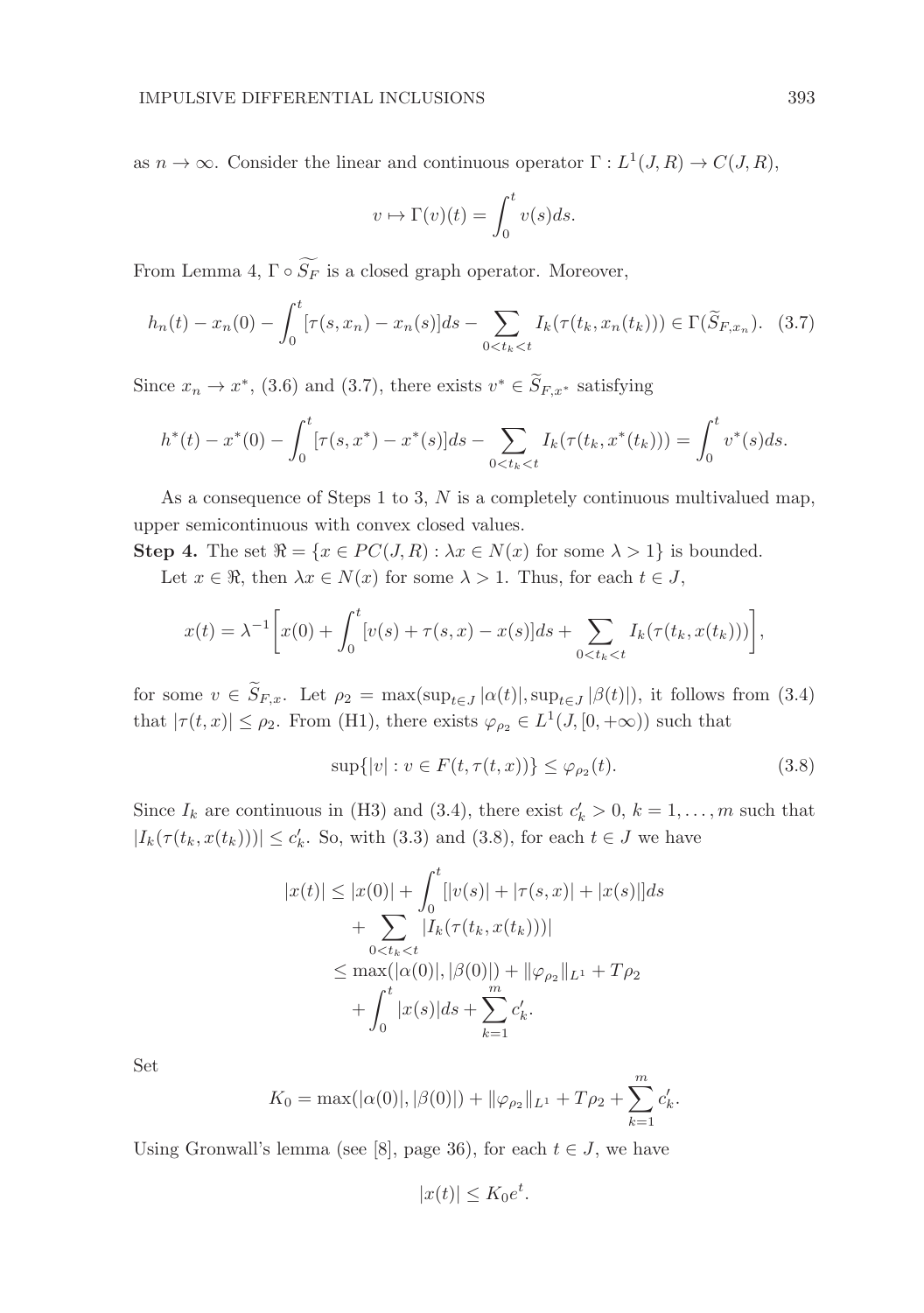So,

$$
||x||_{PC} \leq K_0 e^T.
$$

This shows that the set  $\Re$  is bounded. As a consequence of Lemma 5, we deduce that N has a fixed point, which is a solution of problem (3.1).

**Step 5.** The solution x of  $(3.1)$  satisfies

$$
\alpha(t) \le x(t) \le \beta(t), \ t \in J,\tag{3.9}
$$

and

$$
\alpha(0) \le x(0) - g(\tau(0, x), \tau(T, x)) \le \beta(0). \tag{3.10}
$$

We firstly prove (3.9). Let x be a solution of (3.1), we prove that  $x(t) \leq \beta(t)$ , for all  $t \in J$ . Suppose that  $x - \beta$  attains a positive maximum on J at  $s_0$ . As (3.3), we consider the only possible case  $s_0 \in (0,T]$ . Then there exists  $s_1 \in (0,s_0)$  and  $s_1 \neq t_k$   $(k = 1, 2, \ldots, m)$  such that

$$
0 < x(t) - \beta(t) \leq x(s_0) - \beta(s_0), \ t \in [s_1, s_0].
$$

So,  $\tau(t,x) = \beta(t)$  for  $t \in [s_1, s_0]$ , and there exists  $v \in \widetilde{S}_{F,x}$  with  $v(t) \le v_2(t)$  and  $v(t) \in F(t, \beta(t))$  such that

$$
\beta(s_0) - \beta(s_1) \le x(s_0) - x(s_1) = \int_{s_1}^{s_0} [v(s) + \beta(s) - x(s)]ds
$$
  

$$
< \int_{s_1}^{s_0} v(s)ds \le \int_{s_1}^{s_0} v_2(s)ds
$$
  

$$
\le \int_{s_1}^{s_0} \beta'(s)ds = \beta(s_0) - \beta(s_1).
$$

This is a contradiction. Consequently,  $x(t) \leq \beta(t)$  for all  $t \in J$ .

Similarly, we can prove that  $\alpha(t) \leq x(t)$  on J. This shows that (3.9) holds.

Finally, we prove that the solution x of  $(3.1)$  satisfies  $(3.10)$ . Suppose that

$$
\alpha(0) > x(0) - g(\tau(0, x), \tau(T, x)). \tag{3.11}
$$

Then with the boundary condition of (3.1) and the definition of  $\tau$ , we have

$$
x(0) = \alpha(0). \tag{3.12}
$$

With (3.9) and the definition of  $\tau$ , we have

$$
\tau(0, x) = x(0), \ \tau(T, x) = x(T). \tag{3.13}
$$

From  $(3.11)$  to  $(3.13)$ , we get

$$
g(\alpha(0), x(T)) = g(\tau(0, x), \tau(T, x)) > 0.
$$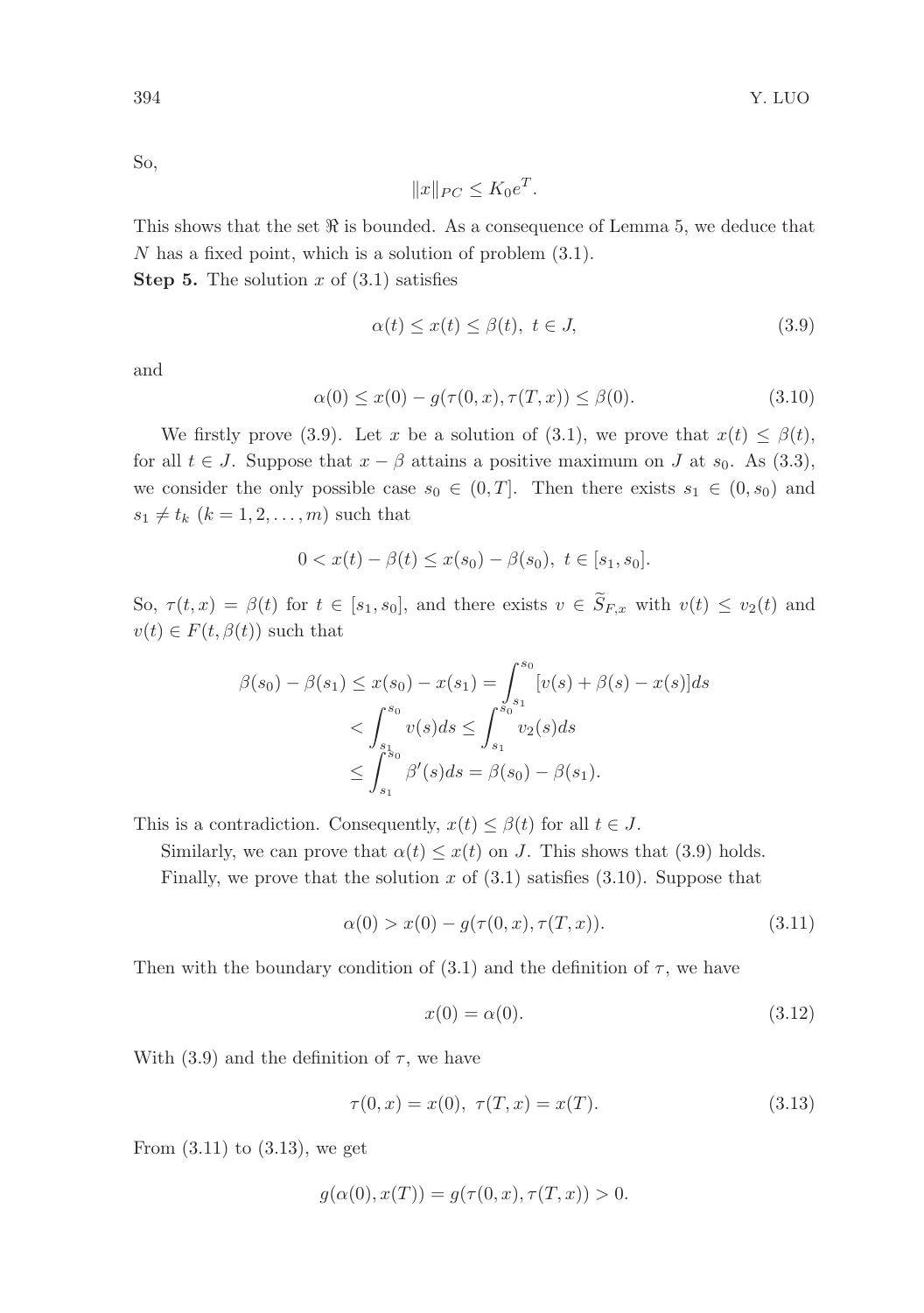Since g is nondecreasing in the second variable in (H4) and  $x(T) \leq \beta(T)$ , we have

$$
g(\alpha(0), \beta(T)) \ge g(\alpha(0), x(T)) > 0,
$$

which contradicts  $q(\alpha(0), \beta(T)) \leq 0$  in Definition 2. So, we have

$$
\alpha(0) \le x(0) - g(\tau(0, x), \tau(T, x)). \tag{3.14}
$$

Analogously, we can prove that

$$
x(0) - g(\tau(0, x), \tau(T, x)) \le \beta(0). \tag{3.15}
$$

 $(3.14)$  and  $(3.15)$  show that  $(3.10)$  holds.

According to Steps 1 to 5, the solution x of  $(3.1)$  is also a solution of  $(1.1)$ . The proof is complete.  $\Box$ 

**Remark 11.** If  $g(x(0), x(T)) = x(0) + x(T)$  in (1.1), i.e.,  $x(0) = -x(T)$ , which satisfies (H4), then (1.1) becomes an antiperiodic boundary value problem for impulsive differential inclusions.

### REFERENCES

- [1] B. Ahmad, J.J. Nieto, A study of impulsive fractional differential inclusions with anti-periodic boundary conditions, Fract. Diff. Calc., 2, No. 1 (2012), 1-15.
- [2] D.D. Bainov, P.S. Simeonov, Impulsive differential equations: periodic solutions and applications, Longman, Harlow (1993).
- [3] M. Benchohra, J.R. Graef, S.K. Ntouyas and A. Ouahab, Upper and lower solutions method for impulsive differential inclusions with nonlinear boundary conditions and variable times, Dynam. Contin. Discrete Impuls. Systems Series  $A$ : Math. Anal., **12**, No-s: 3-4 (2005), 383-396.
- [4] M. Benchohra, J. Henderson, S.K. Ntouyas, On first order impulsive differential inclusions with periodic boundary conditions, Dynam. Contin. Discrete Impuls. Systems Series A: Math. Anal., 9, No. 3 (2002), 417-427.
- [5] E.N. Chukwu, Differential models and neutral systems for controlling the wealth of nations, Workd Scientific, River Edge (2001).
- [6] L.H. Erbe, H.I. Freedman, X.Z. Liu and J.H. Wu, Comparison principles for impulsive parabolic equations with applications to models of single species growth, J. Austral. Math. Soc. Ser. B, 32 (1991), 382-400.
- [7] G. Gabor, Differential inclusions with state-dependent impulses on the half-line: New Frchet space of functions and structure of solution sets, J. Math. Anal. Appl., 446, No. 2 (2017), 1427-1448.